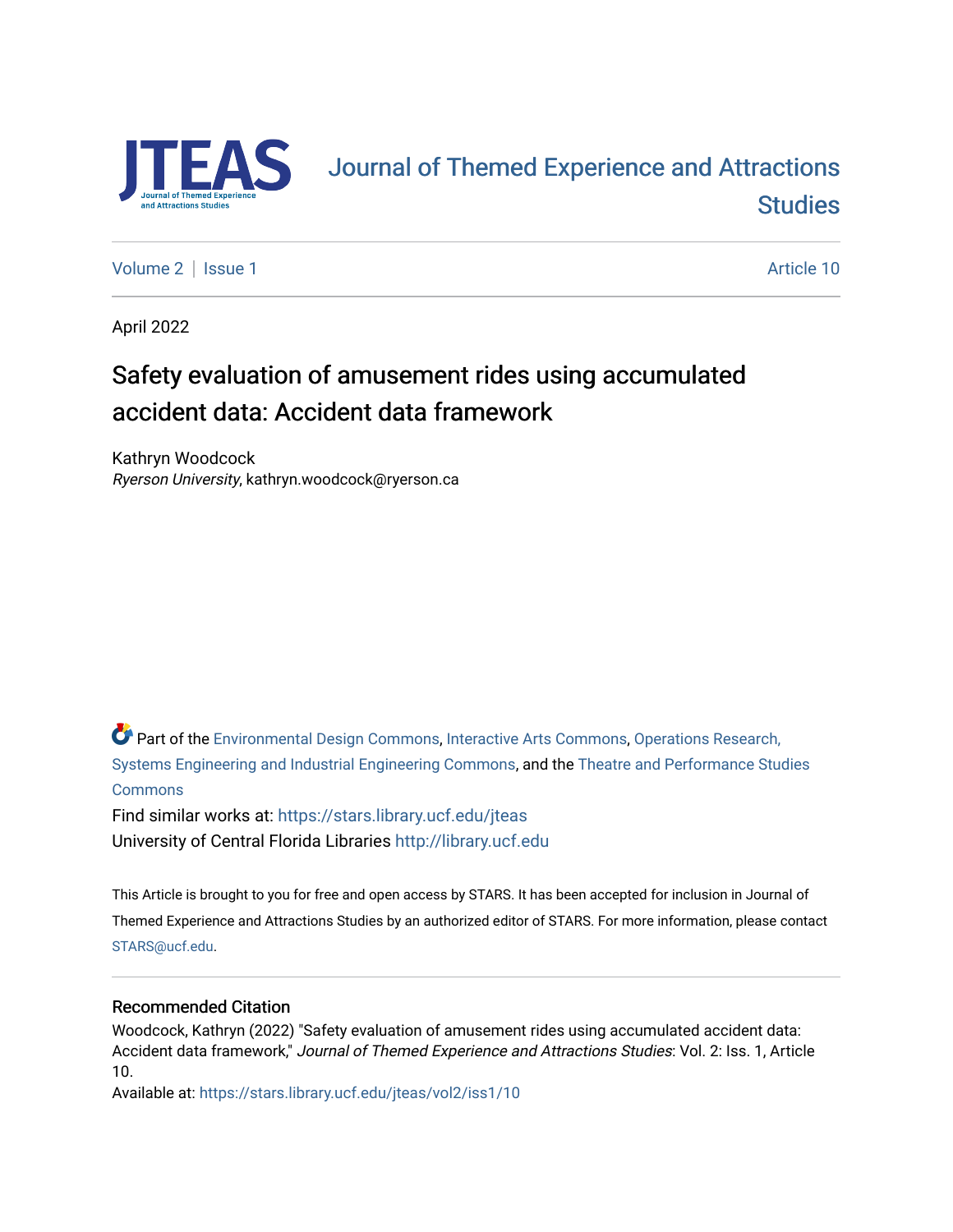

Journal of Themed Experience and Attractions Studies 2.1 (2022) 40–53

# Safety evaluation of amusement rides using accumulated accident data: Accident data framework

Kathryn Woodcocka\*

<sup>a</sup> Ryerson University (renaming in process), 350 Victoria Street, Toronto, ON M5B 2K3, Canada

## **Abstract**

Amusement rides and devices are a popular form of recreation and important component of the tourism industry. Injury-producing accidents are rare, and the viability of the industry relies on perceived safety of the activity. Some existing metrics use accumulated accident reports. Several metrics tabulate the number of injuries, but none collect enough information about the context of accidents to analyse the accumulated data to deduce patterns. This paper describes an Accident Data Framework for a minimal set of variables from reports of amusement device accident, and the structure for a useful narrative to aid reporters and recorders to avoid introducing bias. A pilot test with 125 industry practitioners supported the general feasibility of this approach. A review of requirements confirms the framework supports compliance with ASTM F770, a major international standard. Refinements made in response to a pilot test of the Accident Framework were incorporated into the classification rules, provided in an Annex to the paper.

**Keywords:** amusement rides; safety; accident data.

# **1. Introduction**

Amusement rides and devices are a popular form of recreation and important component of the tourism industry. As an entirely discretionary activity, loss of trust in the safety of amusement rides and devices could lead patrons to abandon an owner-operator perceived to be unsafe, or to abstain from amusement rides altogether. Fortunately, serious injuries involving amusement devices are rare (International Association of Amusement Parks and Attractions, n.d.). Individual owners, trade groups, and regulators monitor accident occurrence as a part of safety evaluation and management as feedback for improvement and to communicate good results to reassure the public.

Safety evaluation is not limited to accident data analysis. Safety may also be evaluated by complementary programs of Design Risk Analysis, such as ISO 17842-1 (International Organisation for Standardisation, 2015) and safety inspection (Woodcock, 2014a). Analysis ensuing from accident reports also includes in-depth investigation of individual occurrences. These alternate approaches to safety evaluation are outside the scope of this paper, which focuses on different forms taken by safety evaluation based on accumulated accident data.

As a form of safety evaluation, analysis of accident data has the distinct disadvantage that it requires some degree of harm to occur before the lack of safety can be measured. Additionally, an operation can be accident-free without being "safe" if the operation is small, the measurement period is short, the risk is low, or more than one of these.

<sup>&</sup>lt;sup>1</sup> Corresponding author. Email: kathryn.woodcock@ryerson.ca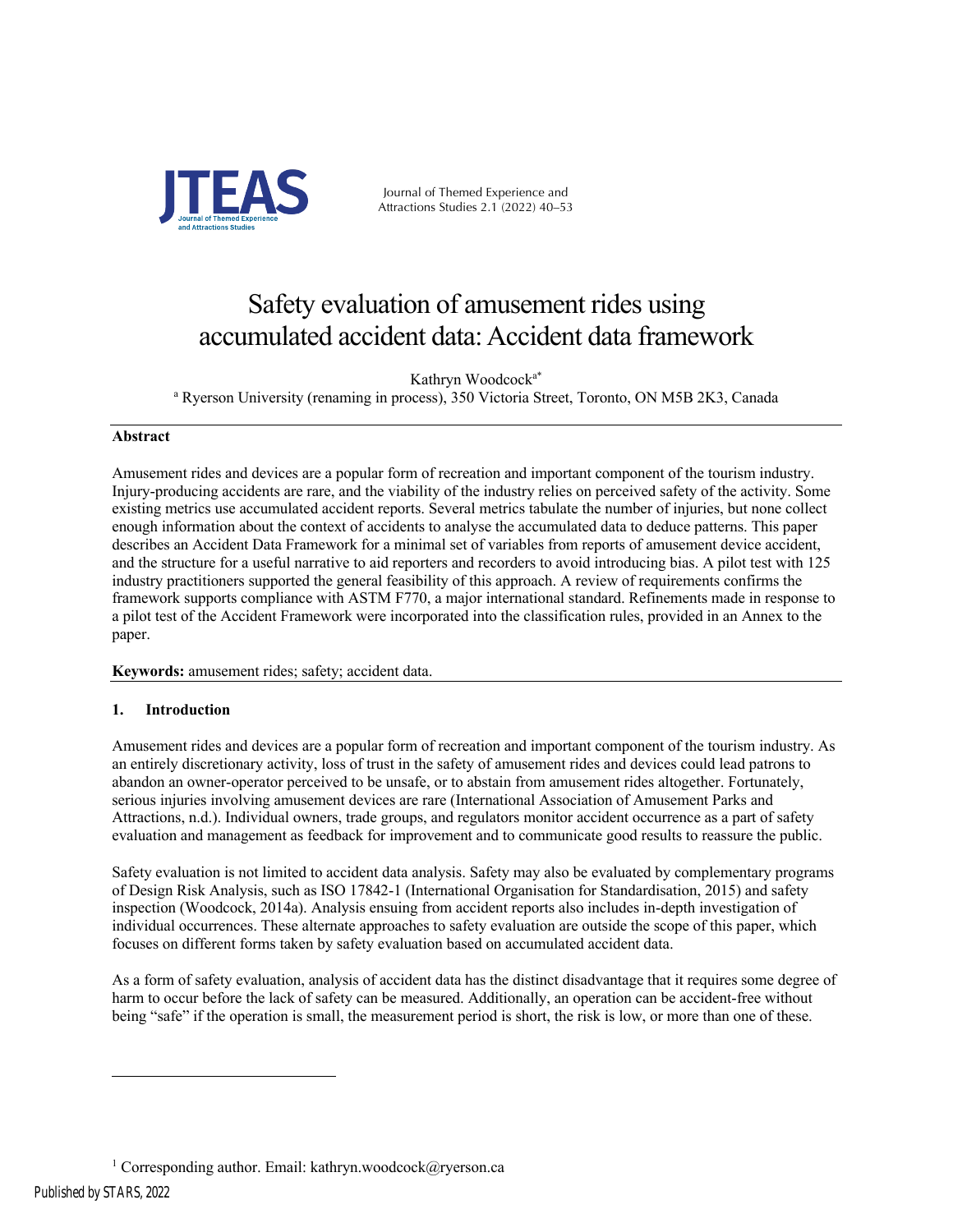However, there is a common moral drive to redeem adverse events by learning something from the occurrence, and using accident data as one safety evaluation tool is axiomatic.

In the realm of safety evaluation, the distinction must be made between accidental injuries and accident events. Injuries may draw attention, or even qualify an event as reportable, but the injury alone lacks context. The accident event provides the context, and along with it, potential approaches for prevention.

Two broad types of analyses are performed by those seeking to evaluate the safety of attractions: analysis of incidence (raw counts or incidence in proportion to exposure), and descriptive analysis such as the nature of events, venues or devices involved, characteristics of injured persons, and other variables. The latter will fail if the required information is not captured at the time of primary reporting.

#### **2. Existing attractions safety metrics**

There are several types of systems that currently accumulate data related to accidents involving amusement rides and devices, including public data collection, trade association, regional regulators, and commercial communications between owners and manufacturers. Table 1 summarizes examples of the variety of amusement ride accident data collectors globally, including what is collected, and what is reported and accessible from each type of system. Each is briefly described in this section.

| Source/<br>section<br>Character-<br>istic of metric | <b>CPSC</b><br><b>NEISS</b><br>database<br>2.1 | <b>IAAPA</b><br>Annual<br><b>Safety</b><br>Report<br>2.2 | Florida<br>public<br>quarterly<br>reports<br>2.3 | Ontario<br><b>Annual Public</b><br><b>Safety Report</b><br>2.4 | Owner's<br>report to<br>Manufacturer<br>2.5 | <b>Internal</b><br>operator<br>reports<br>2.6 | <b>News media</b><br>2.7 |
|-----------------------------------------------------|------------------------------------------------|----------------------------------------------------------|--------------------------------------------------|----------------------------------------------------------------|---------------------------------------------|-----------------------------------------------|--------------------------|
| Injury count                                        | Extrapolated<br>to national<br>estimate        | $Yes*$                                                   | Yes                                              | Yes                                                            | Individual<br>cases                         | Possibly                                      | Individual<br>cases      |
| <b>Exposure</b><br>measure                          | No                                             | $Yes*$                                                   | $No*$                                            | Provincial<br>population                                       | No                                          | Possibly                                      | No                       |
| <b>Context of</b><br>accident                       | Intended but<br>not actually*                  | No                                                       | Minimal                                          | Minimal                                                        | As pertaining<br>the device                 | Possibly                                      | Possibly                 |
| <b>Public access</b>                                | Yes.<br>searchable                             | Report                                                   | Report                                           | Report                                                         | No                                          | No.                                           | Media                    |
| Region                                              | <b>USA</b>                                     | Global but<br>primarily<br>North<br>America              | Florida, USA                                     | Ontario,<br>Canada                                             | Global                                      | Global                                        | Global                   |

Table 1. Existing collections of amusement ride data

**Notes**.

CPSC (Consumer Product Safety Commission, USA) NEISS (National Electronic Injury Surveillance System) records of amusement ride-related injury provided no context of the accident, often not clearly identifying the ride.

IAAPA (International Association of Amusement Parks and Attractions) Injury count refers to North America, with 90% reporting, with the majority reporting injury and an exposure measure. Lower or no data from the rest of the world at present.

Florida quarterly reports do not collect exposure (attendance) but this is estimated by a third party for most major parks.

#### *2.1 Consumer Product Safety Commission*

The U.S. Consumer Product Safety Commission (CPSC) National Electronic Injury Surveillance System (NEISS) collects reports from the emergency departments of a network of about 100 hospitals across the United States, constituting a stratified probability sample representing all hospitals nation-wide. Each emergency department in this network is assigned a weighting factor based on the sample design. Each case treated in the emergency department in these facilities is coded to identify up to two consumer products involved with the injury. The application of the weighting factors enables a national estimate of the number of related injuries in the U.S. population involving specific consumer products (Consumer Product Safety Commission, 2000).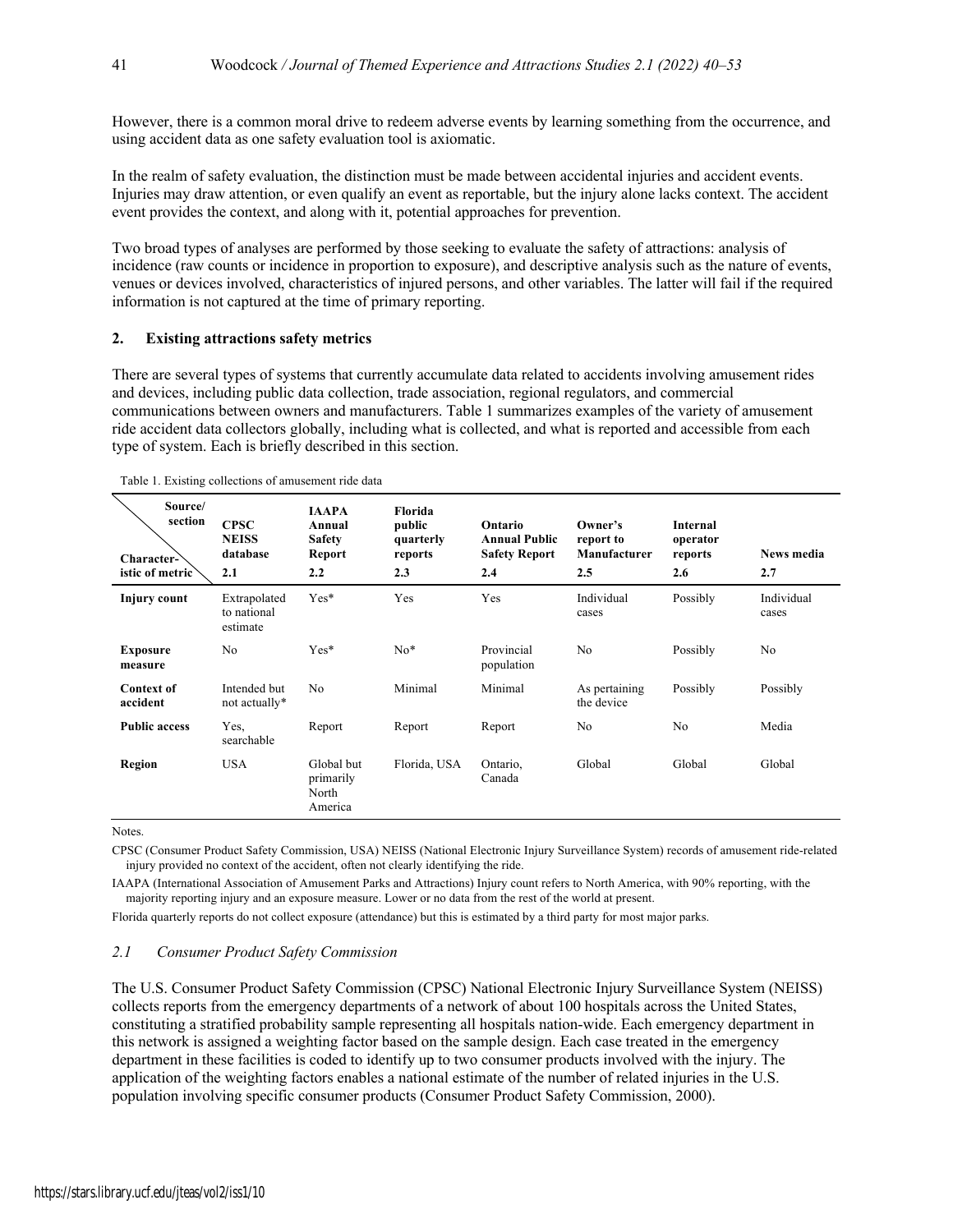Notionally, the collection of data from emergency departments serves as a filter to focus the national estimate on injuries serious enough to require that level of treatment, although less severe exposures may be included if the injured person or her parent seeks the reassurance of emergency department professionals or the park operator chooses referral to hospital as a conservative response. For descriptive analysis, the CPSC NEISS dataset collects information on the injured person's age, gender, and race, and descriptions of the nature of injury and body parts injured, and a narrative. Amusement rides and devices (product code 1293) are included among the consumer products; waterpark waterslides are included as a separate product (product code 3295).

Records are publicly searchable. Data coded as product code 1293 may include other products that the general public would not consider "amusement rides". Past analysis identified records associated with laser tag, a ball pit, trapeze, obstacle course, playground equipment, haunted house, coin-operated figure (e.g., supermarket horse), pitching cage, or game, for example, as well as waterslides erroneously classified as 1293. While perhaps amusing recreational activities involving some type of apparatus, an extrapolation including these reports overstates national prevalence of carnival and theme park ride injuries by 63% (Woodcock, 2014b). CPSC weighting models used to extrapolate to national estimates may be less valid for amusement rides that widely vary on a regional basis than for household consumer products found more homogeneously around the country (Levenson, 2003).

The NEISS Coding Manual (2019) specifies "*Every case must include a descriptive comment. Start each comment with the patient's age and sex, and include details about the product(s) and sequence of events, as well as the associated diagnoses, affected body part(s), and alcohol/drug involvement. … The Comments should include a description of what the patient was doing when the incident occurred (i.e., the sequence of events), the product(s) involved, and the locale.*" Nevertheless, narratives generally duplicated the age, sex, diagnosis and body part captured in separate variables, but failed to document the type of ride or the event that produced the injury (Woodcock, 2014b). For amusement devices, NEISS is essentially an injury database rather than an accident database.

## *2.2 International Association of Amusement Parks and Attractions*

Members of the international trade association International Association of Amusement Parks and Attractions (IAAPA) are expected to report the annual total number of serious injuries and their annual attendance or ridership or both (National Safety Council, 2020). These reports are aggregated by the National Safety Council (for North America) and international contractors at arm's length from IAAPA, so no individual operators are privy to business metrics of their competitors. Reporting is obligatory for U.S. members, with 61% response in 2019 (National Safety Council, 2020). This initiative is at different stages of maturity in Europe, Middle East, and Africa, and Asia-Pacific regions.

The aggregated data are used to report total occurrences and derive proportions of injuries per admission and injuries per ride overall, which IAAPA uses in public communications. The report provides subtotals for roller coasters, family rides, and children's rides, and for load/unload versus ride motion phases, and serious versus other severity. The database neither collects nor reports information about either the specific injuries or accident events, just the count.

## *2.3 Theme park quarterly reports to Florida Department of Agriculture*

Many internationally prominent theme parks operate in Florida. Six of the world's top 12 theme parks are located in the state, accounting for over 80 million gate admissions in 2019 (Themed Entertainment Association, 2019). Under Florida Statutes (2018) Title XXXVI, chapter 616 § 242 (10) (a), the Department of Agriculture and Consumer Services performs amusement ride safety inspection, but operators with over 1000 employees are exempt from state inspection if they maintain full-time in-house safety inspectors on staff and file annual affidavits of the inspections in the prescribed form. Florida collects quarterly reports from major operators Walt Disney Parks & Resorts, Universal Parks & Resorts, SeaWorld, and Merlin, operators of LEGOLAND, on the nature of serious injuries occurring in each facility (Pedicini, 2016). These reports are accessible online (Florida DACS, n.d.), and also widely published in news media.

Quarterly reports usually identify the park, the ride, the general nature of the event and injury, along with the age and gender of the injured person, and if applicable, whether the person had a pre-existing condition (e.g., a report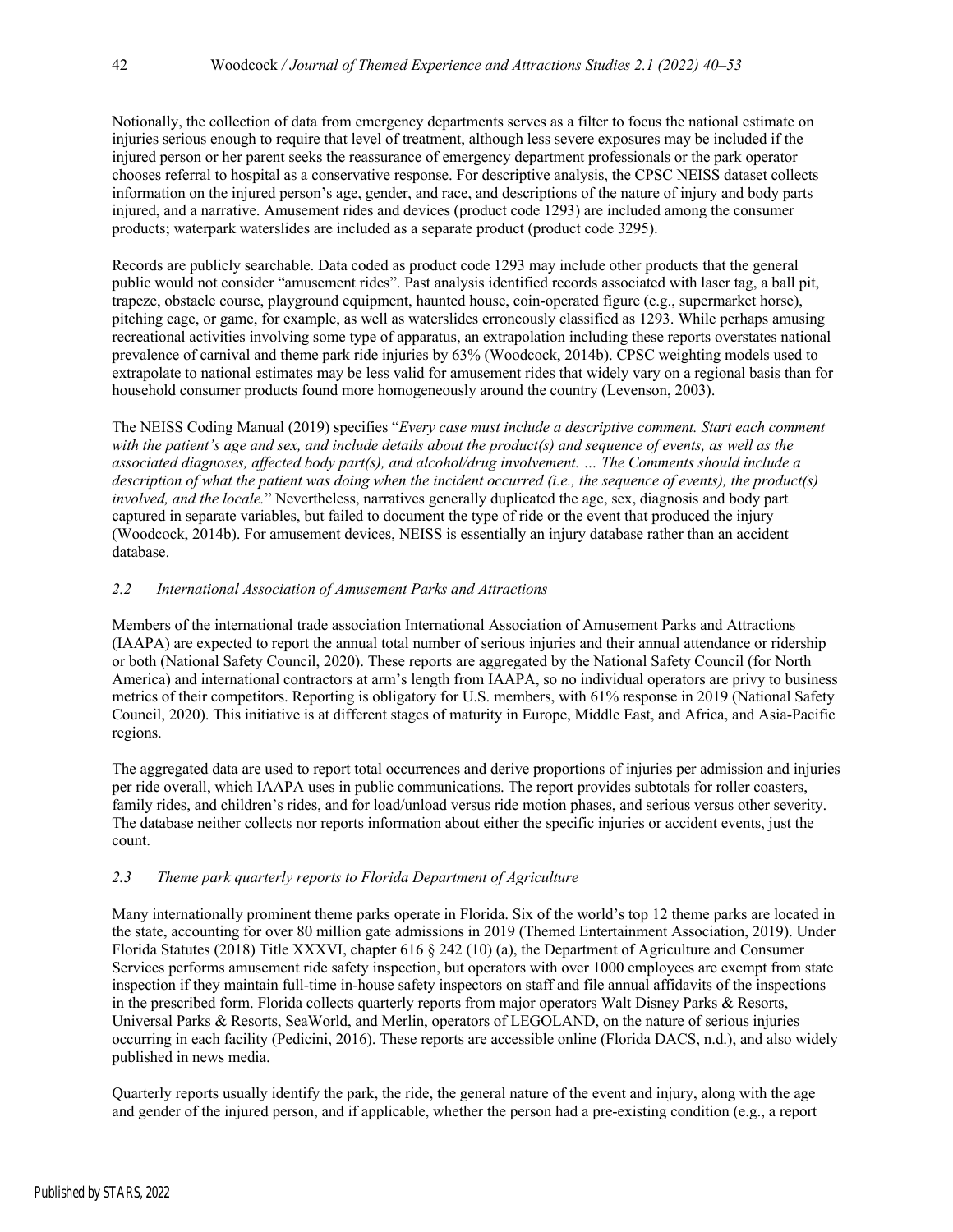might state, "55-year-old woman with pre-existing condition tripped while exiting ride X"). Reports have been described as vague (Pedicini, 2016). Some reported injuries are not patently serious in nature and suggest any hospital transfer may have been precautionary, but were included for transparency. Reporting is qualitative, as the number of serious injuries per park per quarter is too few to tabulate. However, a measure of exposure, attendance is estimated for most major theme parks in the annual Theme Index (Themed Entertainment Association, 2019), although attendance does not necessarily entail exposure to rides.

## *2.4 Incident reports and annual Public Safety Report in Ontario, Canada*

Under the Technical Standards and Safety Act in the province of Ontario, Canada, specific amusement devices must be licensed by the regulator, Technical Standards and Safety Authority (TSSA), whether they are operated at a fixed site or as mobile rides. Licensed operators of amusement devices must report a wide range of occurrences to TSSA, with differing degree of immediacy, including fatal injury, injury requiring medical care, and other occurrences whereby a hazard is exposed resulting in an adverse consequence to a person or property, and conditions that constitute "an immediate hazard to the safety of a person or property" (O. Reg 221/01 § 17.5). Operators report to TSSA the nature of the event, which is recorded in an institutional database. Information about the ride and the owner are known from cross-referenced license databases. Reports of events are reviewed to determine which require in-depth investigation or further inspection of the device. The report is abstracted in multiple variables including parts of body, event category, and Disability Adjusted Life Years rating used to monitor the provincial burden of injury from each regulated technology (Technical Standards and Safety Authority, n.d.).

Annually, TSSA produces a report on occurrences with regulated technologies that reports the raw count of amusement device occurrences in total, and broken down by device type (e.g., waterslide, zipline, coaster, circular rides) (Technical Standards and Safety Authority, n.d.). The report also presents a breakdown of causal type. TSSA noted that 95% of reports for the past 11 years had been ascribed to factors external to the regulatory environment, and 99% of these were ascribed to human factors, such as the rider's own actions (Technical Standards and Safety Authority, n.d.) The narrative detail collected in individual reports is not publicly reported or accessible, but may be used for internal analysis. TSSA does not have access to ridership or attendance data. Therefore, relative risk is not included in the annual report. Instead, TSSA reports risk burden on the Ontario population. This practice is valid for risks of home heating equipment, used by virtually everyone in Ontario; the risk of exposure to amusement devices is diluted by a large but unknown number of non-exposed residents. Changes in compliance with reporting obligation is suspected to account for much year-to-year variation (R. Wiersma, personal communication).

# *2.5 Owners' reports to ride manufacturers*

Under the international "Standard Practice for Ownership, Operation, Maintenance, and Inspection of Amusement Rides and Devices" ASTM F770-21 (ASTM, 2021), amusement device owners must report to ride manufacturers "an incident, failure, or malfunction which, in the owner/ operator's judgment, affects the continued proper operation of the amusement ride or device and is information of which the manufacturer should be aware." The standard does not specify what is to be reported. Standards are not obligatory unless adopted under legal authority although operators may comply voluntarily as a best practice, and this standard has been adopted in many jurisdictions around the world. Each manufacturer would receive reports only for their own rides, even when similar rides are manufactured by other manufacturers.

There is no public access to incidents reported in this manner. The manufacturer determines who to notify. Even regulators may receive this information only through owner/ operators licensed in their jurisdiction.

## *2.6 Internal operator reports*

ASTM F770-21 also prescribes that operators shall collect reports on first-aid incidents including date, name and contact information of the injured person, age, ride manufacturer's name, description of the injury or illness and events related to the incident, description of treatments and classification of degree of injury. Individual operators may comply or deviate from this standard practice, or go beyond it voluntarily or under regulations or codes within their jurisdiction. However, internal operator reports are not accessible to the public.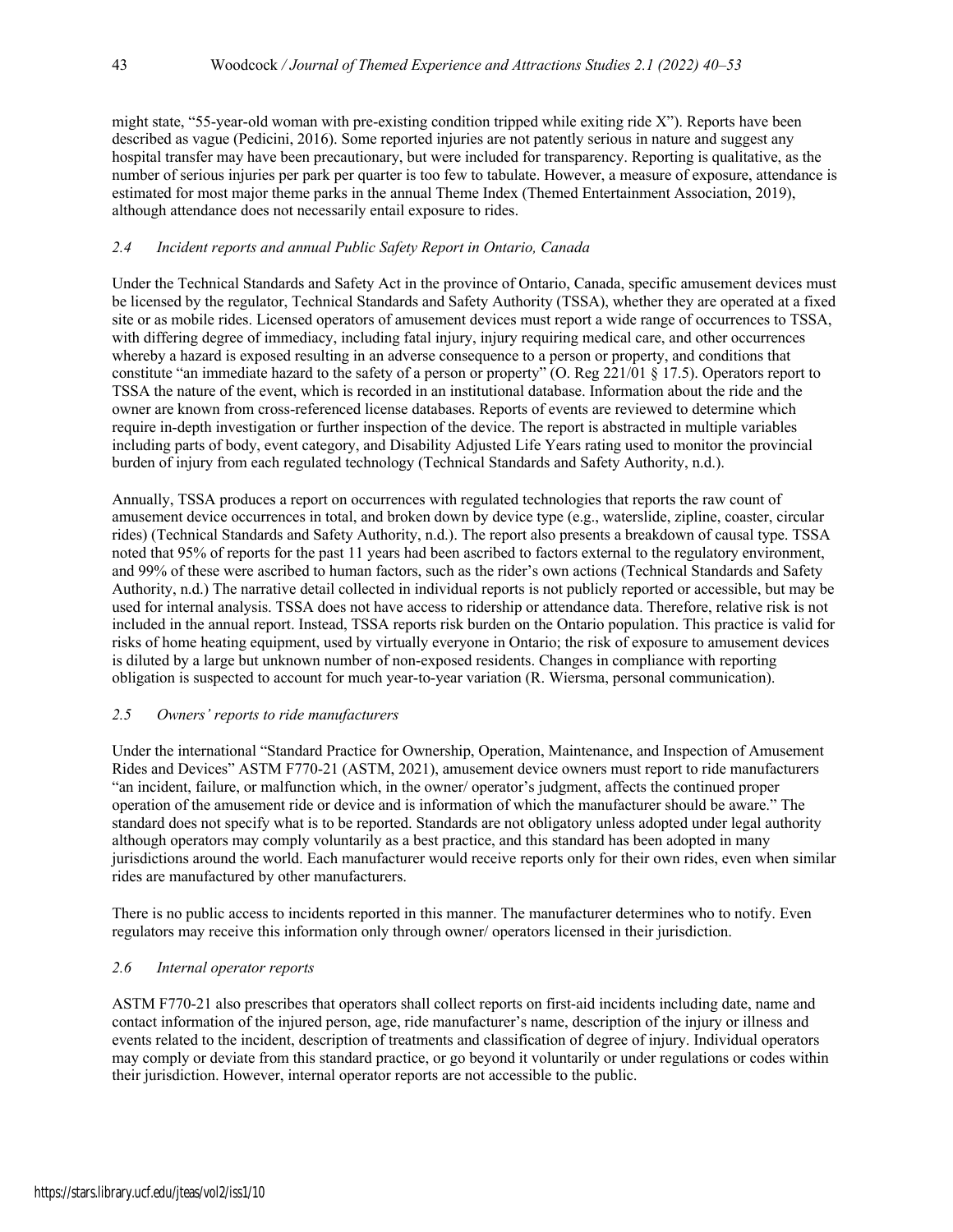## *2.7 News media*

News media including local news and global networks are an accessible source of information for forming public opinions. A reporter may become aware of an occurrence in a variety of ways including noting an event trending on social media, being contacted directly by the public, or monitoring emergency radio calls. All amusement ride accidents will not be captured and reported in the media. Media reports are not an indicator of relative prevalence across regions because newsworthiness criteria may vary between regions. However, media reports can reflect a safety level relevant to public decisions about consumption of attractions.

In addition to a count of occurrences, the analyst may take a content-analysis approach and classify each such record by broad ride type, event type, operation type, or region, enabling cross-tabulation among the variables (Woodcock, 2019), or the analyst may examine only cases involving a specific phenomenon, such as rider ejections (Stenzler, 2016). Beyond the issue of possible omission, or absence of coverage of a relevant case, analysis of media reports is inherently limited by the source: news coverage is not written to meet a standard of comprehensiveness for accident reporting. Published reports may lack some detail, in some cases impeding a full understanding of the event. Construction of media reports to a minimum standard of detail would have been advantageous.

## *2.8 Summary of existing metrics*

As was summarized in Table 1, none of the current forms of data collection provide insight into mechanisms of the accidents occurring. Some existing metrics and data sources provide total incidence or population proportions of incidence. Some collect information about injuries, but not about the injury event. None of the sources systematically capture information about accidents in relation to controllable contributing factors. Some capture a narrative. Natural-language analysis of narratives contains the promise of richer insights than can be anticipated in a scheme constructed around variables. However, this promise relies on accurate and comprehensive narratives. Variation in the substance of narratives, as well as the limited availability of narratives in some systems, limits public or researchers' use of narratives to extract necessary variables. Hence, a new accident data framework is proposed.

## **3. Amusement ride Accident Data Framework**

The goal of a new Accident Data Framework (ADF) is to acquire data that will support both risk quantification and formative evaluation. Due to low incidence of amusement ride accidents, risk quantification will only be valid at the population level but formative evaluation will be informative at both population and operation levels. The framework must:

- Retain meaning when identifying details of individual cases are detached, compatible with separately collected metrics of exposure for calculation and comparison of risk levels;
- Manage threats to validity, particularly biases about causation, by collecting objective descriptions and provide classification rules for consistent treatment of ambiguous or boundary cases when used by typical reporters and recorders;
- Be feasible to implement in practice;
- Enable its users to comply with standards such as ASTM F770-21.

# *3.1 Structure of the proposed ADF*

The ADF is based on an approach used to record and analyse narratives found in media reports (Woodcock, 2019). It consists of four key "event variables" and three "person variables" (Table 2).

The event variables describe the accident event to which records containing person variables may be attached, one record per affected person. Separating the casualties from the event report avoids duplication when multiple patrons are injured in the same accident event. The primary novelty of the ADF is the use of the event variables. Information about casualties is often collected, but event information may not be collected systematically in existing schemes, other than in some narratives.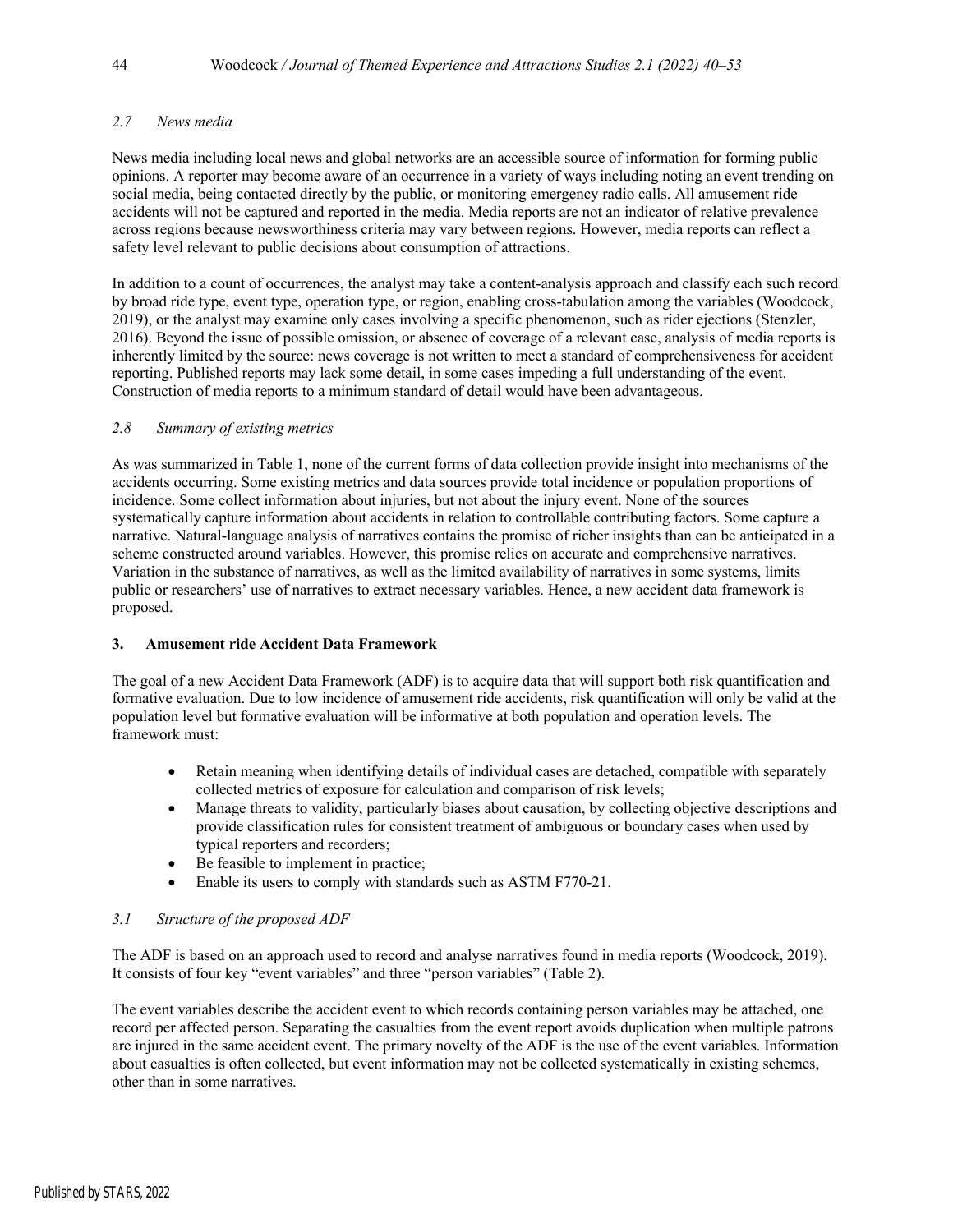| Table 2: Key variables |                         |  |  |
|------------------------|-------------------------|--|--|
| <b>Event variables</b> | <b>Person variables</b> |  |  |
| Ride type              | Severity of harm        |  |  |
| Operation type         | Age                     |  |  |
| Operational stage      | Gender                  |  |  |
| Event type             |                         |  |  |

Original taxonomies for Ride type, Operation type, Operational stage, Event type, and Severity of harm are included in the Annex and discussed in Section 3.3. **Ride types** group similar rides together based on type of ride action and experience. Definitions provide disambiguation rules. "**Operation type** refers to fixed-site, mobile, or waterpark operation. This only needs to be reported when more than one operation is collected by the reporting system. **Operational stage** refers to when the event occurred during the person's interaction with the amusement device: queue, load, ride in motion, ride paused, normal unload, or evacuation. **Event type** includes types of failure events, grouped in categories such as malfunction or hazard of the ride, misoperation, patron reaction or action, and submersion in water. Event type is discussed further in the next section. Event type and Operational stage both give examples of exclusion criteria.

**Severity** is recorded by the degree of treatment required by the injury, not coincidental higher level of provider. For instance, first aid performed by a person with MD qualification is first aid, not "medical care". Fatal injury would be recorded as such, regardless of treatment rendered prior to fatality. Non-fatal severity includes hospitalization at least overnight other than for observation (consistent with ASTM F770-21), medical care required (such as emergency department, diagnostic imaging, sutures, prescription medication, fracture clinic), first aid required (such as cleaning and dressing a wound), comfort (care that did not require qualified first aid provider such as over-thecounter pain relief, ice, cool water, a shady place to rest), and no-injury.

**Age** and **gender** may be recorded in any generally accepted manner. For children under the age of two, it can be useful to record years and months of age, consistent with NEISS.

Contact information of the injured person and date of occurrence are presumed to be collected in an administrative preamble to the ADF itself, or by complementary systems as needed. Complementary information about the injury may be recorded as well. Nature of injury, part of body, and object inflicting injury may be recorded using existing injury recording standards and taxonomies such as *Coding of Work Injury or Disease Information* (CSA Z795-03) and its international counterparts. These complementary and administrative variables are not further discussed.

#### *3.2 Retaining meaning*

This minimal set of key variables addresses the first objective of the ADF. Operational stage and event type capture meaningful information about the accident context that survive the removal of identifying details. Severity of harm can be reported as a breakdown and used for grouping. Ride type, operation type, age, and gender can be used for grouping in overall reporting, and also potentially to select cases to include in a numerator when a corresponding exposure denominator is available.

The Annex presents the working taxonomy for four key variables: Ride type, Operational stage, Event type, and Severity. For Operational stage and Severity, the taxonomy includes decision rules for classifying occurrences on or near boundaries between classifications. For Ride type and Event type, the taxonomy identifies category groupings for aggregating data to facilitate analysis of smaller datasets.

#### *3.3 Classify consistently while managing threats to validity*

The second objective relates to the transition from the "story" of the event to recorded data in the database. While the ADF is a framework of variables, a narrative is a prerequisite. The validity of the aggregated data depends on collection of a valid narrative, and a valid transition from the narrative to classified variables.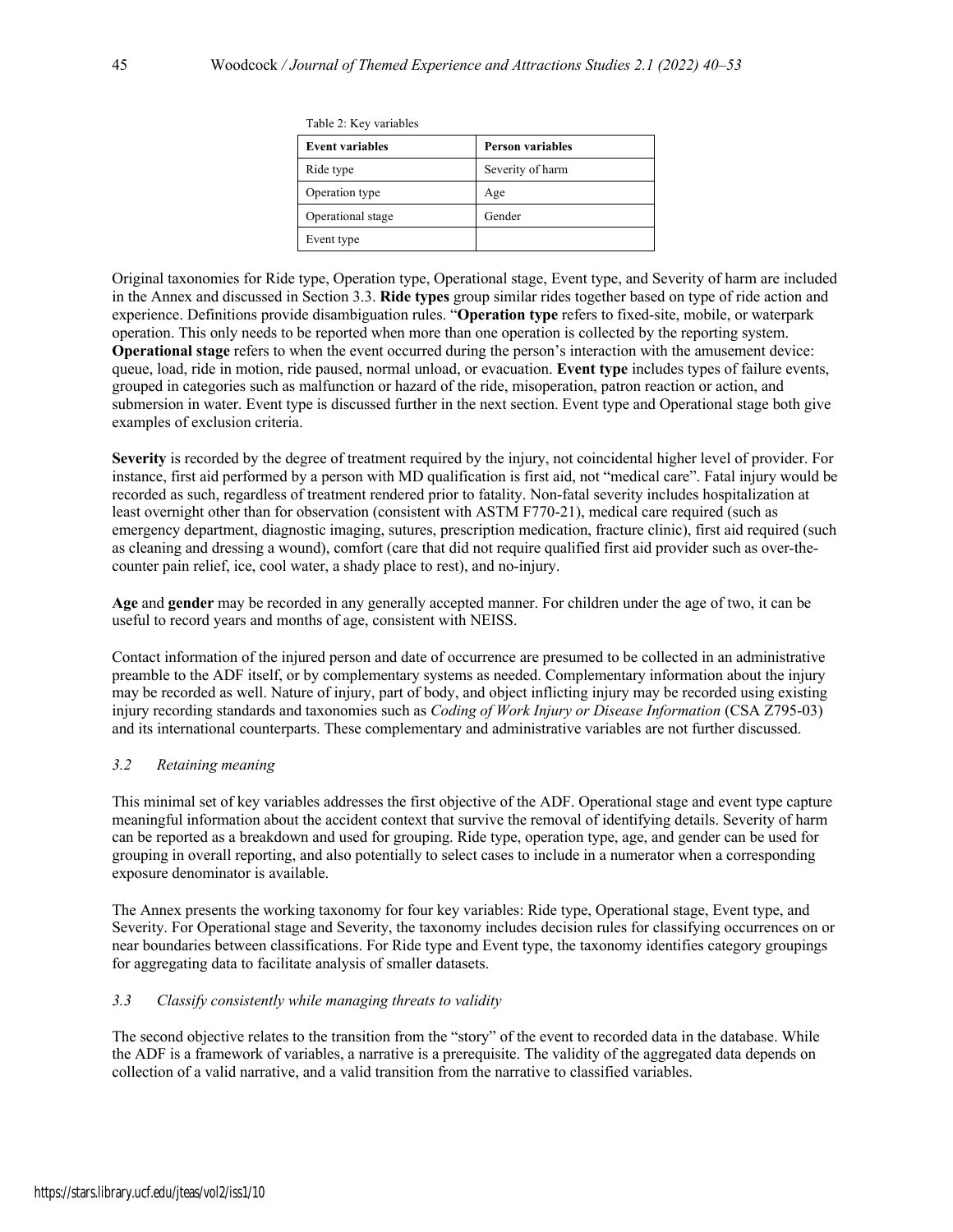The event is typically recorded by a designated person based on a description provided by the injured person, witnesses, and others having information about the reportable event. In some cases, the narrative description is recorded, followed by the same person or another person parsing the narrative description to extract the information required to document each variable. In other cases, the recorder hears the description and proceeds directly to recording the narrative.

In some cases, the primary reporter (injured person or guardian of injured child) will report directly into a form on which they select values of the variables while recalling their experience. However, the ADF is based on recording a narrative as the first step of practice, prior to classification, as it has at least two valuable uses.

If certain patterns of occurrences were noted, all corresponding narratives could be extracted for review, and the nuance in the narrative may be informative. If the classification taxonomy is later revised to break a classification into parts, previous narratives may be retrieved to reclassify those cases so that past and current metrics are comparable.

As previously noted, analyses of aggregated amusement device injuries consistently classify over 95% of events as "human factors", whereas analyses based on narratives interpreted with a human factors lens has reported different findings. Among media reports from a 12-month period, only 6% involved deliberate actions such as self-extraction or hazardous positioning. A further 6% were adverse reaction to the ride (including known and unknown preexisting conditions) and 6.6% were failures of appropriate actions, while over 36% were malfunctions and 8.8% ejections (Woodcock, 2019). In a study of 100 consecutive reports, there were six mentions of attempts to exit or stand on the ride and 10 references to rider characteristics (age, height, medical reaction, or cognitive disability) while 45% of 84 rider injuries or exposures mentioned contributing facts related to the machine, material, or tools (Woodcock, 2008). The ADF aims to integrate a human-factors lens into the construction of the narrative and thereby to avoid biased causal inferences.

The person coding the event cannot record information that is not provided in the narrative. Thus, it is essential that the narrative documents information pertaining to the variables in the ADF. To provide the information, the ideal narrative describes: the relevant preceding conditions, hazards, or intentions; the failure event marking a transition from typical to atypical process; an intervening event if any, such as aggravating or mitigating actions, reactions, or conditions; the impact event by which the injury was inflicted; and post-impact information including the type of injury and care required (Figure 1).



Figure 1. Stages to be included in narrative

Bias is often introduced into investigation by the investigator's inability to isolate knowledge of the outcome and the counterfactuals that would have avoided it, resulting in "bad apple" investigation conclusions (Dekker, 2014). Recording the pre-failure conditions and intentions formalizes the practice of endeavouring to see the event from the perspective of the person in a situation. This practice of documenting antecedents of human performance is not common. Analysis of archival investigation reports of amusement ride accidents previously observed that antecedents of slips (physical execution failures) were documented 53% of the time while mistakes (inappropriate actions) and lapses (failure to act) were investigated less than half as often (Woodcock & Diyaljee, 2010).

Narratives that record little more than the performance of the injured person and outcome may bias classification toward user error because no context or other information is available to classify. For example, the event phrased "*rider hit nose on restraint"* would shape classification toward rider-action-related event categories. Phrasing the same event as *"sudden ride acceleration forced rider's head against restraint"* would shape classifying the event in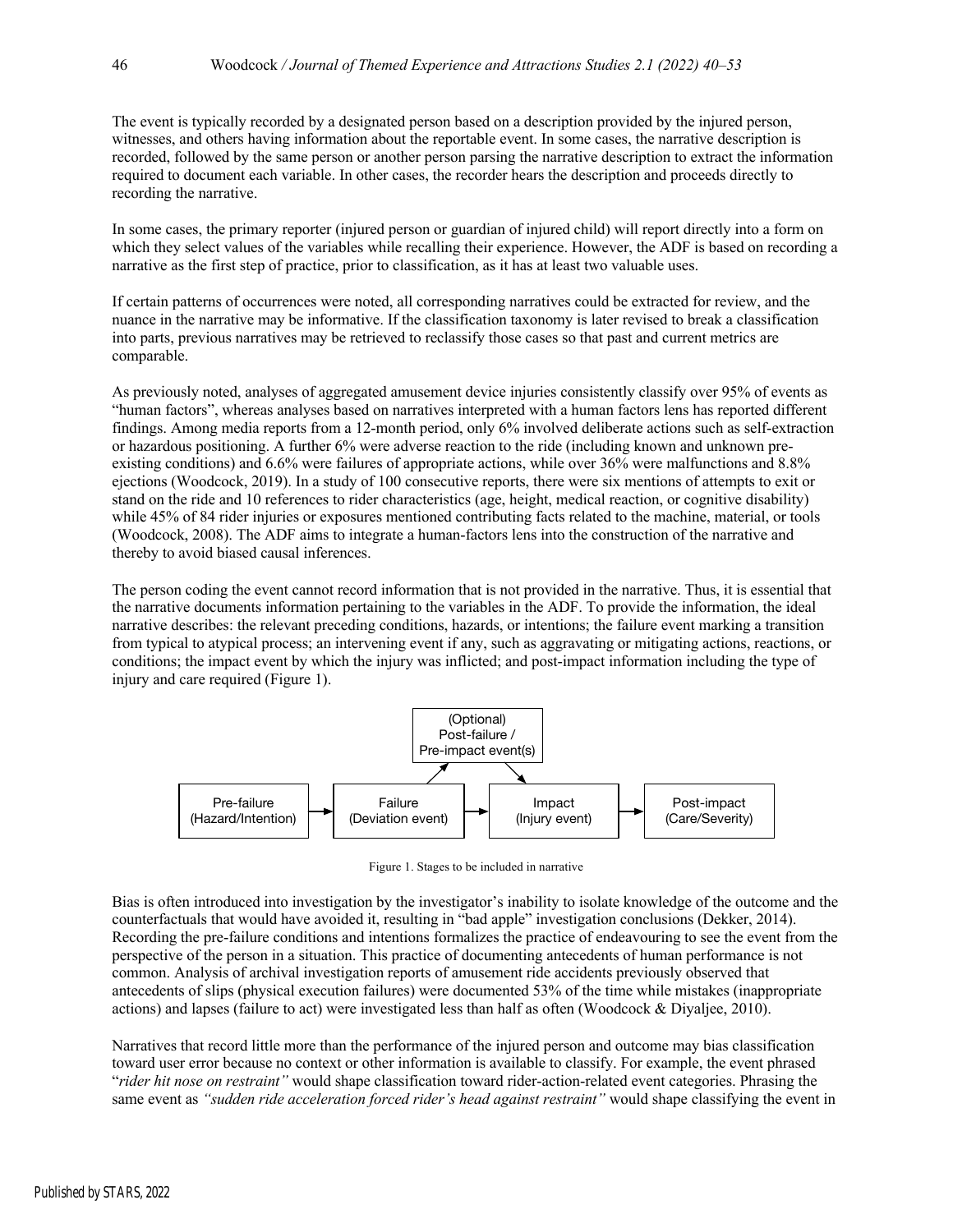terms of irresistible ride forces or uniquely limited postural control. The "*rider hit nose*" narrative would promote interventions related to behaviour, while the "*sudden ride acceleration*" narrative may prompt consideration of the ride's restraint and containment system, along with rider eligibility.

After collecting the information from the sequence of events, the ADF ideal narrative flows in the same sequence: from preceding hazards (if any) to the failure event (deviation from typical process), to successive steps until injury impact and consequences. It requires conscious effort to return to the origin and describe the context before the failure, before the outcome, and not fall back on an easy "rider did something" narrative format.

In addition to collecting fuller information needed to classify the variables, capturing data from the consecutive stages as a narrative on record would also enable use of a modified Haddon Matrix for further analysis of the narratives (Woodcock, 2008).

## *3.4 Pilot test of feasibility*

To evaluate the feasibility of this guidance and provide information needed for its refinement, a small pilot study was conducted with a group of 125 amusement ride inspectors, owner/ operators, and other industry insiders attending an industry professional development and networking event. The exercise was determined by the Ryerson University Research Ethics Board to be a business process-improvement activity and not human-participants research. Groups of five participants received a set of story facts printed on repositionable material (magnetic strips), and a structured format to arrange relevant facts into the narrative structure pre-printed on the magnetic board. Nine scenarios were prepared and groups received the next scenario in the randomly arranged stack. Groups received minimal orientation of less than five minutes, covering the instructions to (1) select story facts and move to the corresponding narrative stage on the board, (2) place magnetic markers indicating three of the key variables (Ride type, Operational stage, and Event type) and Severity, and (3) write freehand narratives, with the goal to avoid "rider did" narratives. Groups then interactively collaborated for 20 minutes to do so.

Overall 84% of groups identified the impact event producing the injury, 72% identified the failure event, 68% identified the preceding event or condition, and 48% identified the intervening event when applicable, despite minimal instruction.

The ADF narrative approach seems practical. Even with this minimal orientation, less than 30% of groups presented incomplete narratives, and 2/3 of reports successfully avoided the "rider did" construction.

Pilot participants classified Severity as intended over 80% of the time. They also classified Operational stage as intended 75% of the time. The decision rules/guidance for Severity and Operational stage was enhanced in response to observed difficulties and the revised version appears in the Annex. As more boundary cases emerge, the guidance can be enhanced to clarify the classification for future users.

Participants classified 100% of ride types as intended by the taxonomy. Thus, familiar users seem to need little assistance with ride type classification. Use by other reporters may require more assistance, but it is possible that the ride type classification could be made automatically within a regulatory reporting system or owner's inventory. Although a ride may be rethemed and renamed, rides do not change types over their lifetime. The ride type would be retrieved correctly as long as the ride was unambiguously identified and matched in the ride database. The primary role of the taxonomy for ride type is to identify the meta-types for grouping ride types.

In contrast to the other three variables, pilot study participants classified just over 50% event types as intended, using a streamlined form of event classifications. The available classifications consisted of the Event meta-types listed in the Annex, except that unintended body motion was offered as a separate classification from other riderrelated classifications. The available meta-events were hazard exposure, misoperation, rider action or characteristic, unintended body motion, clearance failure, ejection, malfunction, or drowning/submersion.

While a strong performance with minimal training, the pilot exercise provides useful guidance for developing training materials and resources that will be useful to some users to enable this scheme to be implemented in the business process. For example, it is also possible that asking users to classify the event type rather than the event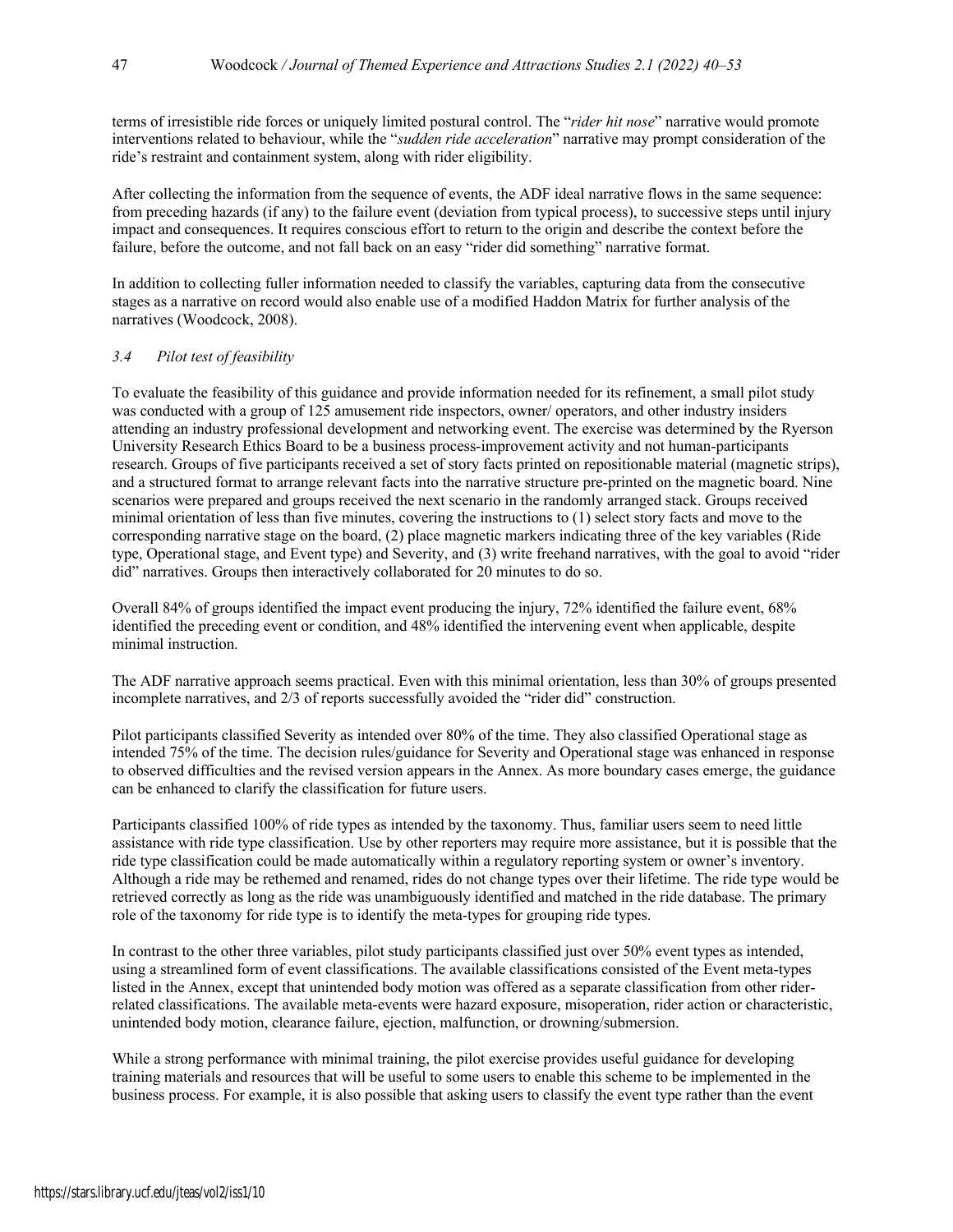meta-type would have guided the users to more accurate classifications, because this would reduce the abstraction of the classification.

#### *3.5 Standards compliance*

Assuming administrative and complementary variables describing the injury are also collected, ADF collects all variables required for compliance with ASTM F770-21, although the reverse is not true. Compliance with ASTM F770-21 would not necessarily ensure the collection of all of the variables of the ADF (Table 3).

Table 3: Comparison of variables ASTM F770-21 vs. Accident Data Framework

| $F770$ § | F770-21 description                                                                                            | <b>Accident Data Framework</b>                                                                                                   |  |  |
|----------|----------------------------------------------------------------------------------------------------------------|----------------------------------------------------------------------------------------------------------------------------------|--|--|
| 11.1.3.1 | Date the incident occurred.                                                                                    | N/A May be collected as administrative record                                                                                    |  |  |
| 11.1.3.2 | Name, address, and telephone number of the person to<br>receive emergency health care service or treatment.    | N/A May be collected as administrative record                                                                                    |  |  |
| 11.1.3.3 | Age of the person to receive emergency health care service<br>or treatment.                                    | Age of injured person                                                                                                            |  |  |
| 11.1.3.4 | Manufacturer's name of the amusement ride or device where<br>or on which the incident occurred.                | Ride type                                                                                                                        |  |  |
| 11.1.3.5 | Description of the injury or illness. Physical description of                                                  | Injury type                                                                                                                      |  |  |
|          | the injury or illness. Description of the events causing and<br>related to the incident.                       | Body part                                                                                                                        |  |  |
|          |                                                                                                                | Injury event                                                                                                                     |  |  |
|          |                                                                                                                | Object inflicting injury                                                                                                         |  |  |
|          |                                                                                                                | Event type                                                                                                                       |  |  |
| 11.1.3.6 | Description of the first-aid service or treatment administered,<br>including medications given.                | N/A May be collected as administrative record                                                                                    |  |  |
| 11.1.3.7 | Incident classification in accordance with 11.2.                                                               | (see $11.2.n$ )                                                                                                                  |  |  |
| 11.1.3.8 | Additional information deemed necessary by the<br>owner/operator.                                              | Operation type (when different operation types are collected<br>in the same reporting system)                                    |  |  |
|          |                                                                                                                | Gender of injured person (non-binary, as appropriate)                                                                            |  |  |
|          |                                                                                                                | Age and gender of person involved in event (e.g., when one<br>person is injured as a result of performance of another<br>person) |  |  |
|          |                                                                                                                | Other specific variables                                                                                                         |  |  |
| 11.2.1   | Severity "injury, illness, serious injury/illness, and minor<br>injury/illness") as determined by the operator | Injury severity categories are defined                                                                                           |  |  |
| 11.2.2   | Facility-relatedness (related or not related)                                                                  | Includes option of "general circulation" and "unknown" in<br>Operational stage.                                                  |  |  |
| 11.2.3   | Facility location (on-ride, queue, load/unload, other)                                                         | Operational stage, has more location options including<br>spectators, and separate recording of load and unload.                 |  |  |

#### **4. Discussion**

The ADF extends a researcher-based classification approach (Woodcock, 2019) to a framework that can be practical for users with familiarity with amusement rides and devices. Promising results from minimally trained users suggests possible success and merit of further evaluation of its practicality and reliability. Collection of narratives is an essential element of using the ADF, as collection of preceding conditions or intentions, plus failure, intervening event (if any), and impact event is necessary to properly classify event type. The ADF is compliant with international standards for operators' recording of injuries (ASTM F770-21), but goes beyond to capture lower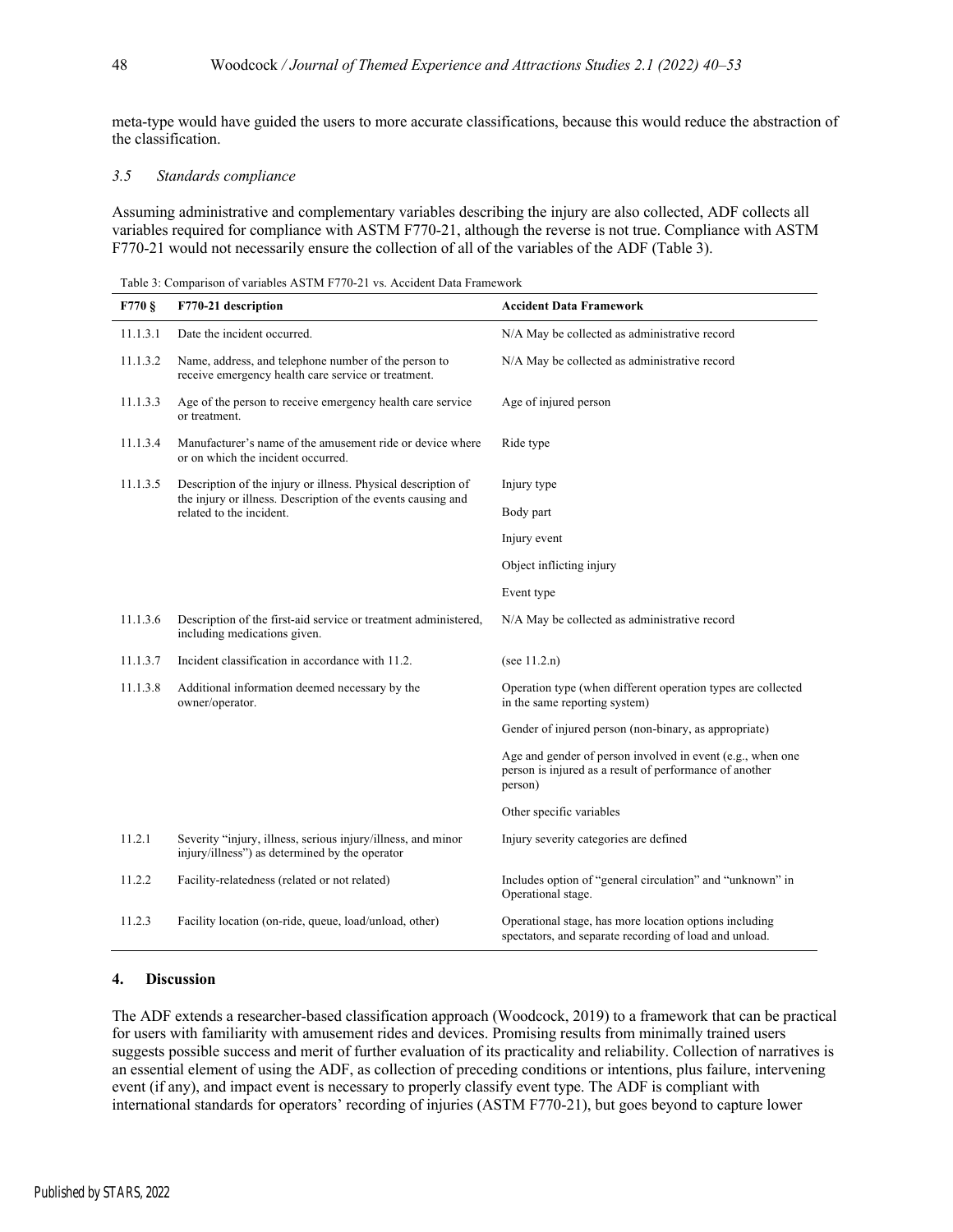levels of severity, stages of operation that standards do not require to be recorded, and separately record load and unload stages as their different nature might bear on preventive interventions. The ADF also goes beyond other approaches in current use.

Collection of the ADF variables enables preparation of descriptive reports of single variables, filtering data to include only reports above a minimum severity, and cross-tabulating variables to identify "black spots" worth additional study. Consistent data recording and classification approaches would benefit the comparison of relative risk when incidence is expressed in relation to exposure.

Refinement of taxonomies could be necessary through further evaluation and use. The ease of use by nonresearchers and the ability to extract the necessary subtotals are legitimate reasons to reconsider the definitions/descriptions of classifications and the need to add new classifications. Additionally, finding a consistently large proportion of occurrence in one type may suggest value of dividing the type further; finding a consistently small proportion of occurrence in two or more similar types may suggest value of merging them.

The ADF treats trespassing, worker injuries, and snack-bar mishaps as excluded, out of scope, but users can use it within a reporting system that goes beyond accidents involving patrons experiencing amusement rides by adopting supplementary types in their local taxonomy.

Sophisticated approaches to data mining do not rely on taxonomy-based classification, analysing free-text narratives using natural-language analysis. This approach enables discovery of phenomena that have not been anticipated in pre-determined coding taxonomies. However, even analysis of narrative text requires that the collected narratives are comprehensive, and in many data sources, the narratives are not comprehensive. The ADF promotes development of comprehensive narratives, since a narrative must be clear and complete enough to contain description that enables all of the variables to be populated from the taxonomy. The inability to code the case using the taxonomy provides prompt feedback that more narrative information is required. Improved narratives increase the feasibility of data mining.

While analogous approaches could be offered for other technologies, the ADF taxonomies were specifically designed for amusement rides and devices. Use in other domains has not been considered in this paper.

## **5. Conclusion**

While pilot use was promising, further study is needed to examine both the efficacy of training on production of efficient narratives and the reliability and accuracy of recording and classifying the ADF variables by typical users who receive and document adverse occurrence reports. Evaluation of the ADF continues using archival reports and further trial with new reports is intended.

#### **Acknowledgements**

Ms. Randa Messalam assisted with administration and analysed the results of the pilot test with professional end users. The Ontario Technical Standards and Safety Authority Amusement Devices Program facilitated access to professionals. The Natural Science and Engineering Research Council of Canada supported the work through a Discovery Grant for human factors tools for amusement device design and evaluation.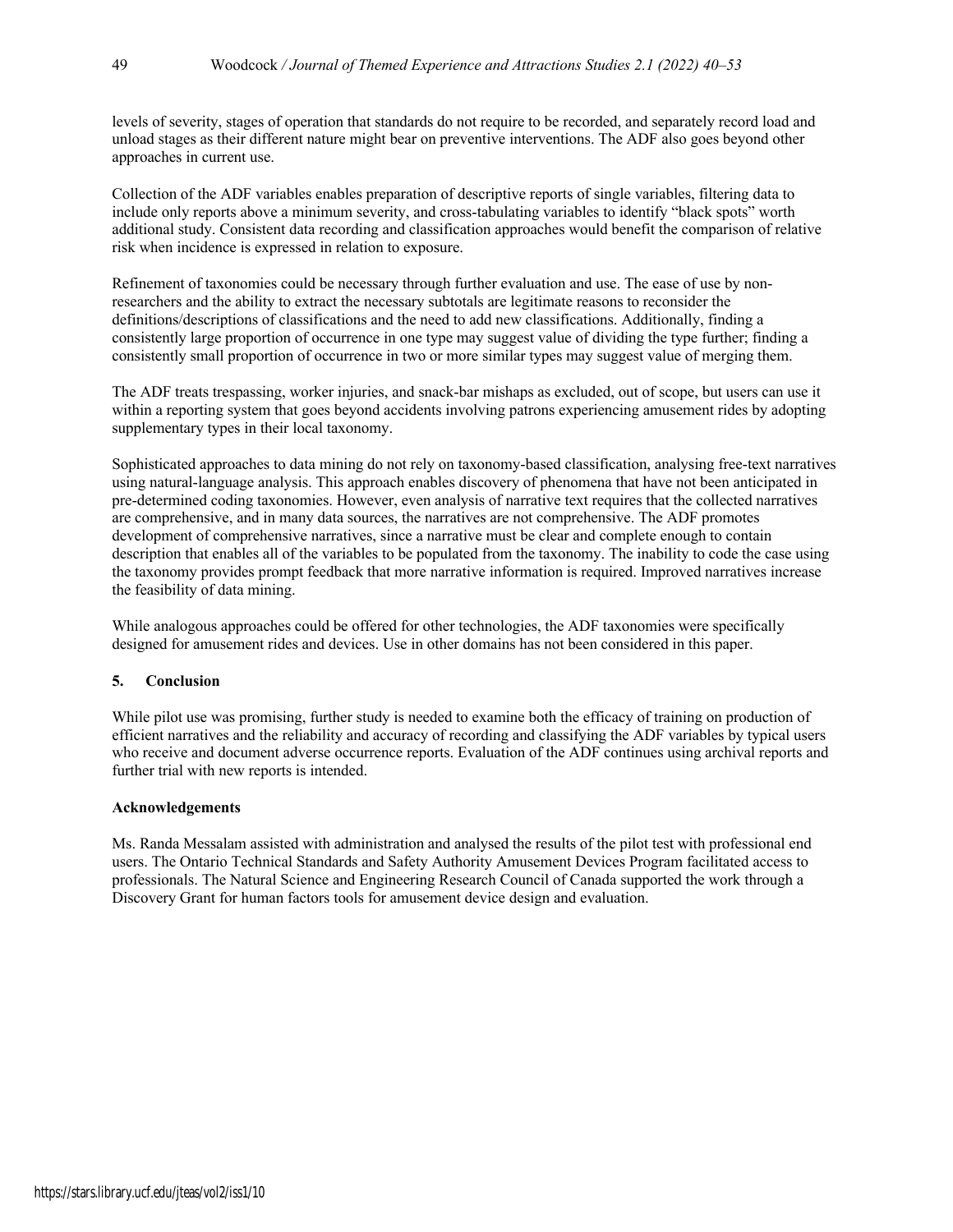## **Annex: Taxonomies for Accident Data Framework Variables**

The following tables describe inclusion criteria for each classification. Two taxonomies (event type and ride type) also describe how the types are grouped into categories. Operational stage and Event also show definition of "excluded" events. ADF users may opt not to exclude these, capturing them as additional data points as part of a broader accident data system.

| Severity           |                                                                                                                                                                                                                                                                                                                                                                                                                                                                                                                                                                                                            |
|--------------------|------------------------------------------------------------------------------------------------------------------------------------------------------------------------------------------------------------------------------------------------------------------------------------------------------------------------------------------------------------------------------------------------------------------------------------------------------------------------------------------------------------------------------------------------------------------------------------------------------------|
| <b>Severity</b>    | <b>Definition</b>                                                                                                                                                                                                                                                                                                                                                                                                                                                                                                                                                                                          |
| No known<br>injury | No injury, or it is unknown whether there was an injury and injury is unlikely given the available information.                                                                                                                                                                                                                                                                                                                                                                                                                                                                                            |
| Comfort on site    | Required or requested comfort such as cool drinking water, shade, blanket, place to rest, over-the-counter remedy such as<br>for headache or nausea, ice packs, liniment. Includes bandages, wraps, antiseptic wipes given to guest for self-treatment.<br>May have included consultation with first aid provider but did not require trained professional diagnostic or treatment<br>service.                                                                                                                                                                                                             |
| First aid          | Required treatment to cleanse wounds, remove splinters, eyewash treatment, apply dressings, sling or splint applied /<br>administered by first aid / EMT.                                                                                                                                                                                                                                                                                                                                                                                                                                                  |
| Medical care       | Required treatment by physician, emergency department, clinic, X-ray for diagnosis and treatment consisting of more than<br>capacity of first aid, including concussion protocol, diagnostic imaging, cardiogram, suture of laceration, setting fractures,<br>casts and slings. Report of backboard, cervical collar or departure by ambulance presumed to indicate subsequent medical<br>exam. Includes reference to fracture, dislocation, concussion, "may need stitches" or other severe conditions clearly<br>exceeding first aid, but no requirement for hospitalization other than for observation. |
| Hospitalization    | Required admission to hospital overnight or longer, such as for surgery, tests, etc., not including admission merely for<br>observation.                                                                                                                                                                                                                                                                                                                                                                                                                                                                   |
| Fatal injury       | One or more fatal injuries resulted from the event.                                                                                                                                                                                                                                                                                                                                                                                                                                                                                                                                                        |
| Not stated         | An injury or impact event was described but the narrative did not use any of the established terms used to identify severity.                                                                                                                                                                                                                                                                                                                                                                                                                                                                              |

#### *Operational stage*

| Operational<br>stage | <b>Definition</b>                                                                                                                                                                                                                                                                                                                                                                                                                                                                                                    |
|----------------------|----------------------------------------------------------------------------------------------------------------------------------------------------------------------------------------------------------------------------------------------------------------------------------------------------------------------------------------------------------------------------------------------------------------------------------------------------------------------------------------------------------------------|
| Queue                | Spectator, bystander, and events involving fence, gate other than during load, unload, ride, evacuation.                                                                                                                                                                                                                                                                                                                                                                                                             |
| Platform/loading     | Transition from standing on platform to seat or riding position.<br>Steps to ride (if part of ride)                                                                                                                                                                                                                                                                                                                                                                                                                  |
| Ride in motion       | During ride cycle while ride is moving up to the point when the ride vehicle or accelerated body movement is stopped<br>and restraints are open, or unlocked for self-opening, or rider has approval to exit, except when paused due to planned or<br>atypical pauses of the ride cycle. This includes deceleration while under the ride control or momentum of riding.                                                                                                                                              |
| Ride pause           | During ride cycle of automated rides, when paused, e.g., when loading/unloading other seats or waiting for ride vehicle to<br>reach unload platform, reversing direction, during automation stop, pending directions for evacuation.<br>This stage includes stoppage prior to being instructed to exit, during which some patrons may self-evacuate without<br>authorization.<br>This stage includes the moment of resumption of motion, affecting patrons still in vehicle or fully or partially out of<br>vehicle. |
| Normal unload        | After accelerated motion of ride cycle has stopped and any restraints have been opened, this stage includes rising from or<br>leaving the riding position, stepping off the device, transiting the platform and exiting toward gate. If multiple attractions<br>within same enclosure (no new queue), includes transition to next loading stage.                                                                                                                                                                     |
| Evacuation<br>unload | Exiting from the ride other than at the normal unload position, including use of lifting devices, catwalks, other alternate<br>exit paths, with or without assistance by emergency responders.                                                                                                                                                                                                                                                                                                                       |
| Unknown              | Injury or illness was reported after ride and rider did not notice or cannot recall when occurred but has described a<br>credibly ride-related occurrence.                                                                                                                                                                                                                                                                                                                                                           |
| (Excluded)           | Patron injury or illness not associated with riding, spectating, queuing for a ride, e.g., at food or retail concession, show,<br>ticketing.<br>Occurrence during maintenance or servicing affecting employee or contractor.<br>Trespassing at a ride by any person unauthorized.                                                                                                                                                                                                                                    |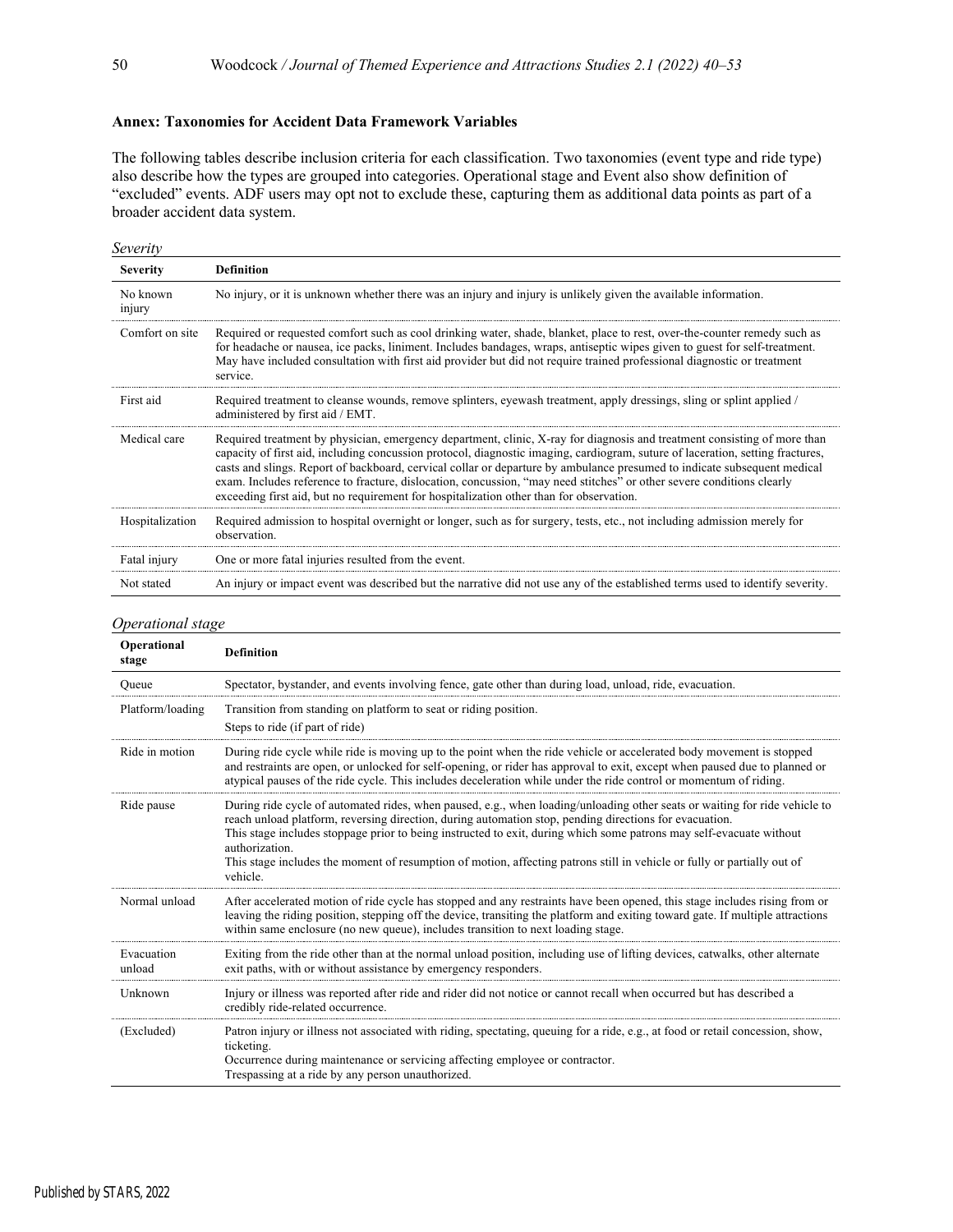| Event             |                                                                           |                                                                                                                                                                                                                                                                                                                                            |
|-------------------|---------------------------------------------------------------------------|--------------------------------------------------------------------------------------------------------------------------------------------------------------------------------------------------------------------------------------------------------------------------------------------------------------------------------------------|
| Event<br>category | <b>Event type</b>                                                         | <b>Description of event</b>                                                                                                                                                                                                                                                                                                                |
| Ride              | Malfunction                                                               | Loss of structural, mechanical integrity, or automation control during ride or while riders and<br>bystanders are exposed; includes failure of restraint system leading to ejection. Excludes ride<br>cycles stopped by safety related control system or operator intervention pending restart or<br>evacuation.                           |
|                   | Forces caused unintended<br>body motion within seat or<br>vehicle         | Body moved by forces of ride in motion, including flailing and sliding of body as allowed by<br>secured restraint and containment system as designed; patron unable to control effect of ride<br>forces on unrestrained body parts.                                                                                                        |
|                   | Forces produced ejection of<br>rider from seat or vehicle                 | The rider separated from the ride vehicle due to ride forces from functional restraint and<br>containment system; includes separation from waterslide tube/raft prior to entry to catch<br>pool/ runout due to tube overturned or unable to maintain grip; no intentional self-extraction<br>or malfunction / failure of restraint system. |
|                   | Machinery or structures<br>entangled rider hair, clothing<br>or body part | Rider's hair, clothing or a body part inserted into, pinched, or caught in a gap, structure, or<br>mechanism that failed to exclude insertion/entanglement, or normally free-moving ride part<br>entangled or struck body part (clearance adequate other than due to loose-object movement).                                               |
|                   | Hazard exposure of rider                                                  | Includes chemical, electrical, foreign object, animal exposure, surface defect, friction; may<br>involve insufficient or failed hazard control, other than malfunction.                                                                                                                                                                    |
| Operation         | Misoperation                                                              | Operation of power, brakes, restraint devices etc. at wrong time, in wrong direction or<br>activation of wrong object; or non-operation when operation is required, or admission of<br>patrons when not appropriate                                                                                                                        |
| Patron            | Action failure                                                            | Action failure, of appropriate or reasonable action; loss of control of controlled action, such<br>as slip, trip, fall, twist ankle while performing appropriate action.                                                                                                                                                                   |
|                   | Inappropriate action                                                      | Intentional self-extraction from moving or paused vehicle, standing or rising up in seat,<br>leaning out, self-propelling or attempting to resist motion; no malfunction or deformation of<br>ride.                                                                                                                                        |
|                   | Medical condition/reaction                                                | Atypical health state (such as seizure, loss of consciousness, asthma, panic attack, aneurysm)<br>resulting from known or unknown medical condition, occurring coincidentally or aggravated<br>by ride; not including injuries completely produced by another event.                                                                       |
|                   | Encroachment                                                              | Trespassing in restricted area by non-rider; not including passing through restricted area after<br>self-extraction or fall.                                                                                                                                                                                                               |
|                   | Intentional harm                                                          | Intent to produce harm to self, others, or property; may have been intercepted before worst<br>outcome resulted.                                                                                                                                                                                                                           |
| Submersion        | Submersion                                                                | Submersion in water component of the ride, including drowning or near-drowning.                                                                                                                                                                                                                                                            |
| (Excluded)        | Excluded events                                                           | Violence, assault, or other criminal act<br>Worker injury other than in capacity of rider<br>Devices out of scope, or no event described in narrative.                                                                                                                                                                                     |

# *Ride type*

| Ride action                                                                                                                                           |  |
|-------------------------------------------------------------------------------------------------------------------------------------------------------|--|
| Partially or fully revolves around one or more axes on sweep(s) or turntable; primary axis is<br>vertical or less than 45 <sup>°</sup> from vertical. |  |
| Follows track or channel along one plane, which may have minimal undulations.                                                                         |  |
| Follows track or channel through show building, along one plane, which may have minimal<br>undulations.                                               |  |
| Rotates around a horizontal axis at fixed elevation or raised on a boom.                                                                              |  |
| Translates vertically on tower.                                                                                                                       |  |
| Propelled by stretched bungee cords or springs, with rider contained in ride vehicle.                                                                 |  |
|                                                                                                                                                       |  |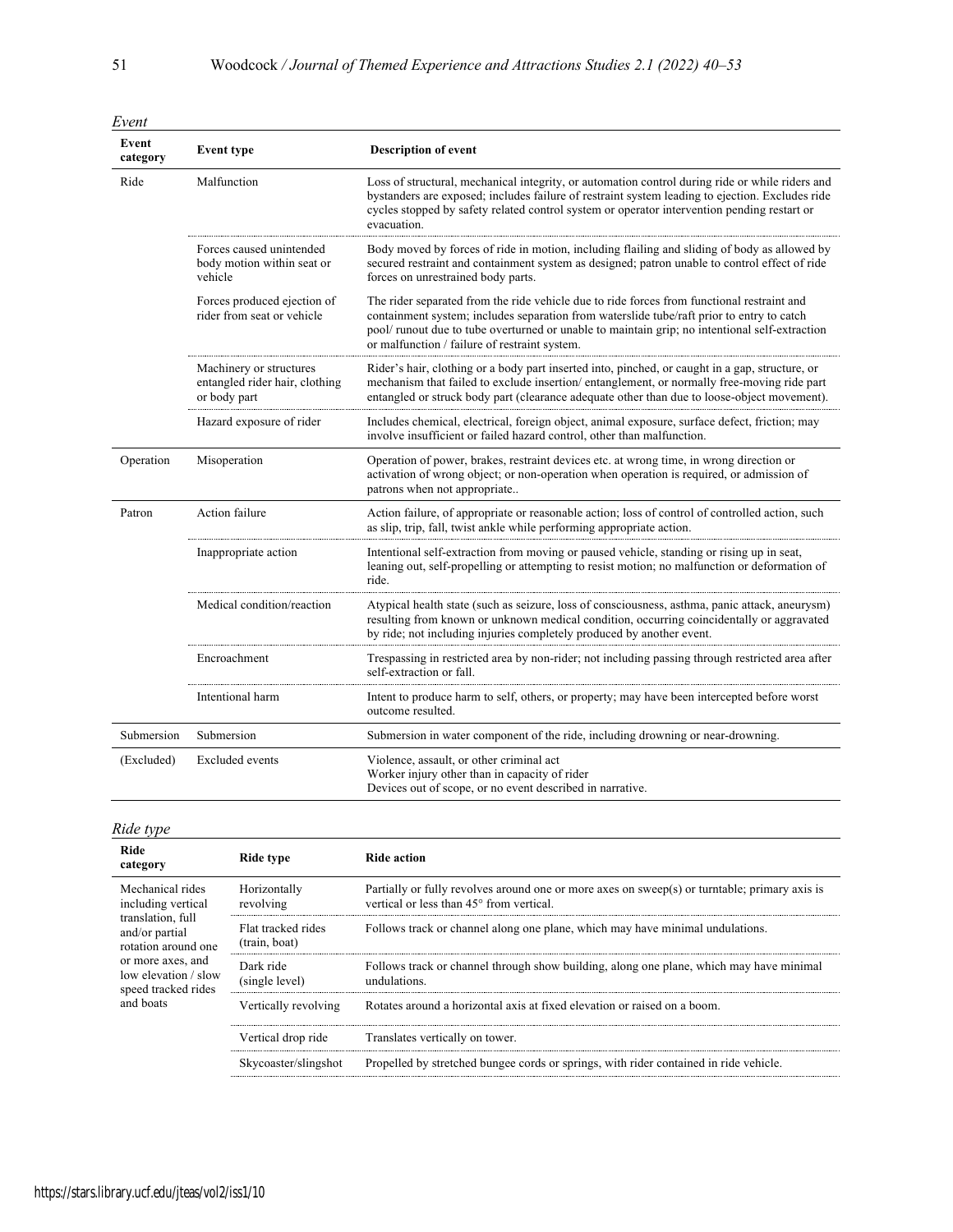| Ride<br>category                                                                                                                                  | <b>Ride type</b>                                                                                      | <b>Ride action</b>                                                                                                                                      |  |  |
|---------------------------------------------------------------------------------------------------------------------------------------------------|-------------------------------------------------------------------------------------------------------|---------------------------------------------------------------------------------------------------------------------------------------------------------|--|--|
| cont'd                                                                                                                                            | Simulator/motion<br>base at fixed<br>placement                                                        | Up to six degree of freedom movement of ride vehicle, with or without media; single or<br>multiple occupants per motion base.                           |  |  |
| Roller coaster and<br>path-guided                                                                                                                 | Roller coaster                                                                                        | Follows track with significant undulations including lift or launch and descent; includes<br>multi-level dark ride.                                     |  |  |
| elevated or high-<br>speed tracked rides                                                                                                          | Gondola                                                                                               | Translates horizontally, suspended from significantly elevated path.                                                                                    |  |  |
| and boats                                                                                                                                         | River rapids                                                                                          | Follows undulating water channel and rotates along the path; often a round multi-rider raft.                                                            |  |  |
|                                                                                                                                                   | Flume ride                                                                                            | Follows water channel with multiple levels with significant undulations including<br>characteristic splash descent; often a log shaped vehicle or boat. |  |  |
|                                                                                                                                                   | Dark ride (multilevel)                                                                                | Follows track or channel through show building, with multiple levels with significant<br>descent.                                                       |  |  |
| Patron directed                                                                                                                                   | Go kart                                                                                               | Start, stop, and steering by patron, within lateral limitations and traffic of other patrons.                                                           |  |  |
| amusement devices                                                                                                                                 | Bumper cars, bumper<br>boats                                                                          | Start, stop, and steering by patron, anticipating collisions with similar vehicles, on deck or<br>water.                                                |  |  |
|                                                                                                                                                   | Mountain coaster                                                                                      | Follows terrain on descending rail, with maximum speed and stopping under control of rider.                                                             |  |  |
|                                                                                                                                                   | Trampoline park                                                                                       | Patron's body rebounds from trampoline on impact of patron and others; foam pit absorb<br>impact.                                                       |  |  |
|                                                                                                                                                   | Inflatable                                                                                            | Surface of inflated device rebounds impact of patron and others; includes obstacle courses<br>and slides.                                               |  |  |
|                                                                                                                                                   | Walkthrough<br>(funhouse, dry slide)                                                                  | Stationary surfaces including steps, sliding surfaces, nets, unstable surfaces (including<br>mechanically assisted) along patron's walking path.        |  |  |
|                                                                                                                                                   | Bungee-assisted<br>bounce                                                                             | Trampoline rebound impact of patron contained in restraint device connected to bungee<br>cords.                                                         |  |  |
|                                                                                                                                                   | Wall covered with Velcro material sticks on impact of patron wearing Velcro outerwear.<br>Velcro wall |                                                                                                                                                         |  |  |
| Waterslide conveys                                                                                                                                | Body slide                                                                                            | Waterslide with no raft, tube, or mat; includes slide paths of multiple kinds.                                                                          |  |  |
| rider with water<br>flow through a                                                                                                                | Raft/tube slide                                                                                       | One or more riders slide along the slide path while sitting in or on an inflated raft or tube.                                                          |  |  |
| channel that may be<br>entirely open,                                                                                                             | Racing mat slide                                                                                      | Riders slide using a mat.                                                                                                                               |  |  |
| entirely enclosed, or<br>combinations of<br>both; applies to<br>attraction path from<br>elevated starting<br>point into catch<br>pool or run-out. | Trap-door slide                                                                                       | Rider begins the slide when a trap door is opened, dropping them into the slide path.                                                                   |  |  |
| Waterpark<br>(attractions other                                                                                                                   | Pool                                                                                                  | Body of water without waves or current other than local water flow of filtration system and<br>water disturbance by other patrons.                      |  |  |
| than waterslide)                                                                                                                                  | Wave pool                                                                                             | Artificially generated waves move patrons in pool.                                                                                                      |  |  |
|                                                                                                                                                   | Lazy river                                                                                            | Artificially generated current move patrons along a channel with or without the use of<br>flotation devices.                                            |  |  |
|                                                                                                                                                   | Pool deck                                                                                             | Flat surface around pool or lazy river, which may be flush with or above the depth of the<br>water at that point.                                       |  |  |
| Adventure<br>attractions                                                                                                                          | Zipline                                                                                               | Follows taut wire rope, within body harness, with maximum speed, stopping, and swinging<br>partially or fully controllable by rider.                    |  |  |
|                                                                                                                                                   | Bungee (freefall)                                                                                     | Freefall from fixed point of attachment, rider within body harness, attached to bungee cord.                                                            |  |  |